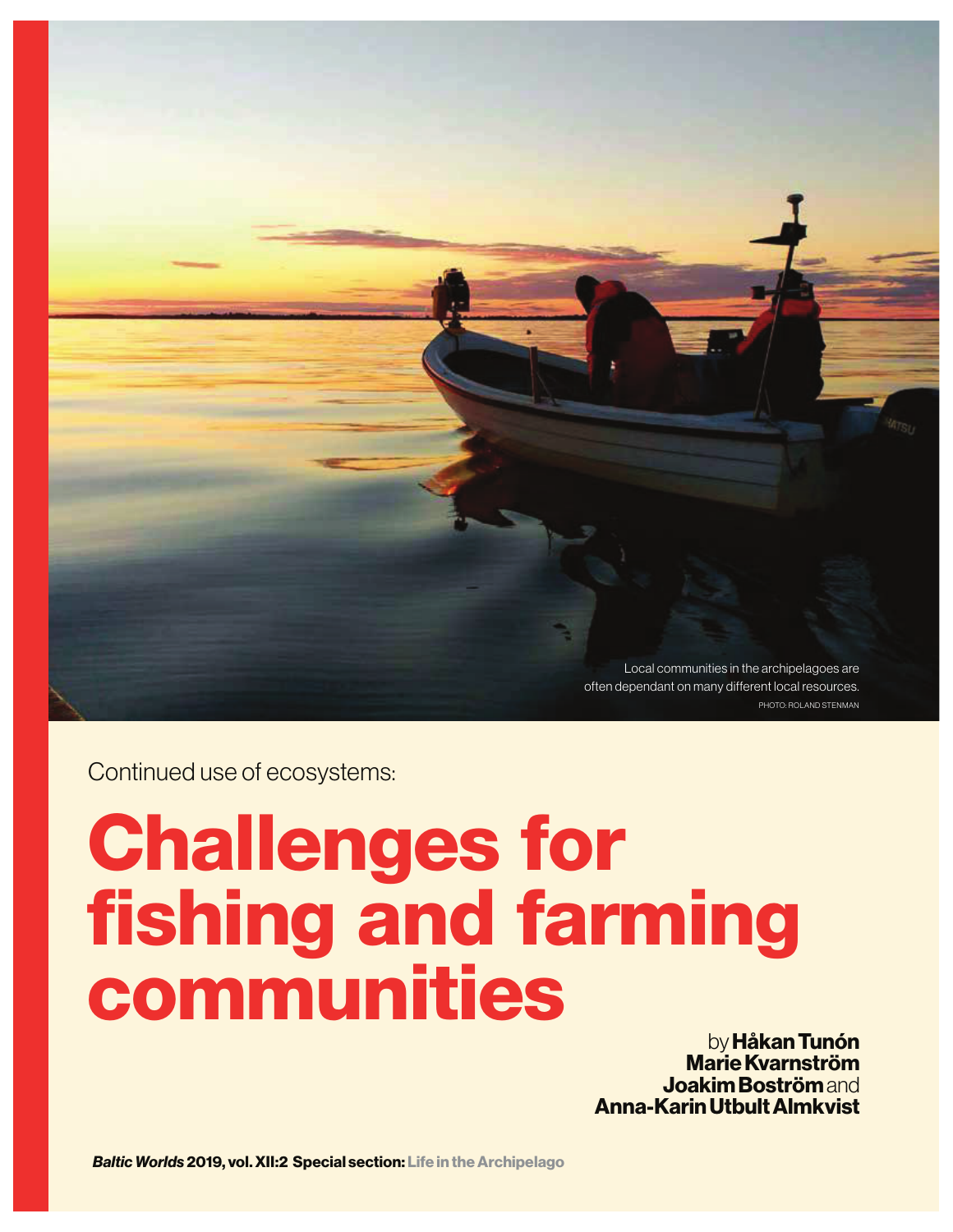ost of the Swedish east coast consists of archipelagoes with a vast number of islands, islets, and skerries facing the Baltic Sea (the Baltic Sea proper and the Gulf of Bothnia, including the Bothnian Bay). The first hunter-gatherer inhabitants appeared already at the end of the last Ice Age, between 12,000 and 9,000 years ago, along the border of the melting glacial ice, and the Baltic Sea archipelagoes have been populated ever since. Hunting, gathering, and fishing were complemented with agricultural activities in the gradual emergence of farmers and farming from the south beginning some 6,000 years ago.1 Life in the archipelagoes has for millennia been dependent on a diversity of activities where harvesting of local biodiversity has remained the base together with transportation of people, animals, and goods and other activities. Local biological resources have constituted the base of the economy, and life has consequently been dictated by the periodic shifts in the occurrence of different species. For the people in the archipelagoes, life changes were generally slow over the centuries until the mid-20<sup>th</sup> century when things started to happen much faster with major social and economic changes as well as changes in land use patterns.<sup>2</sup>

In parallel with the recent societal changes, there is also an ongoing transformation of the landscape due to climate change and, in the north, post-glacial isostatic rebound, i.e. land rising from the last Ice Age. As the decades pass, the shallow bay will turn into a coastal meadow and eventually a new forest. This rebound is today about 10 mm/year in the northern parts of the Baltic Sea and around 1 mm/year in the most southern parts.<sup>3</sup> Particularly in the Kalix Archipelago along the most northern coast of the Baltic Sea, these changes are very real for the local people.

During the past fifty years or so, the societal changes in the archipelagoes have included an increasing urbanization, and the

number of permanent residents along the coast and in the archipelagoes has decreased. Fewer active farms and a growing number of summer houses for urban people is the current norm in many areas. Fewer active farms means fewer grazing animals and an increasing encroachment of woody plants, resulting in a changing flora and fauna and a lower biodiversity.4 Technical developments in the fishing industry over the last half-century have resulted in larger and stronger boats and more efficient fishing tools.5 Heavy industrial fishing has changed the balance between different fish species in the Baltic Sea, and it has also changed the relations between large-scale fishers and small scale (often part time) fishers in the archipelagoes. National and

# **abstract**

Although there have been great changes in the lives and livelihoods of people in the Baltic Sea archipelago during the last century, the lives of local inhabitants are still strongly linked to the local nature, culture, and history. Customary use of local ecosystems provides resources for the household, but it is also an important carrier of local identity, culture, and way of life. Fishing, hunting, and harvesting of berries, mushrooms, etc., function as cultural and intergenerational glue for the local community context even today. This paper reflects upon the cultural and social importance of the small scale and informal economy in the Swedish Baltic Sea archipelago for sustainably living local communities, some of the present challenges to its continuation, and the potentials for positive change. It is based on participatory research on customary use of biodiversity and local and traditional knowledge in the Kalix Archipelago in the northern Bothnian Bay and in the Sankt Anna Archipelago in the Baltic Sea proper.

**KEY WORDS:** local community, customary use, bio-cultural heritage, local and traditional knowledge, Sankt Anna Archipelago, Kalix Archipelago.

EU legislation has favored industrial-scale fishing, making it difficult for small-scale fishers to continue their practices.6

Over the past century, toxins have heavily affected the populations of many fish species as well as top predators, e.g. seals and white-tailed eagles. The present trend shows decreasing levels of toxins in the Baltic Sea, and they are today below EU threshold values with a few exceptions.7 However, there is an ongoing problem with increasing concentrations of nitrogen and phosphorous in the sea water and related blooming of bluegreen bacteria.<sup>8</sup> During recent years, seal, cormorant, and whitetailed eagle populations have recovered and grown considerably, and in particular seals and cormorants are today a major problem for the local fishers.9

The purpose of this paper is to highlight some perspectives on local human–nature relations and future challenges for local residents along the Baltic Sea coast who still live an essentially traditional lifestyle.

## **Methods and sources**

In this essay we have chosen to abandon the academic tradition of describing the local community and its reality from a purely academic perspective, and instead we have worked across knowledge traditions. Our methodology has therefore been a direct co-production of knowledge and the inclusion of the life experiences of the people directly involved in the reality being studied. Consequently, the writing of the essay has been based on the observations of Marie Kvarnström and Håkan Tunón as researchers, together with observations from the local land and sea users Anna-Karin Utbult Almkvist (a farmer in the Sankt Anna Archipelago) and Joakim Boström (a fisherman in the Kalix Archipelago). Hence, the process has been both emic and etic (emic is the perspective of the community, while etic is the perspective of the researcher) with a strong focus on transdis-

> ciplinary collaboration in order to achieve a richer picture. We have in this process tried to create an objective text that at the same time highlights the concerns of some of the practitioners living in the archipelago.

Our study thus comprises both academic knowledge production and local knowledge production combined in a similar manner as the procedures and work of the Intergovernmental Science-Policy Platform on Biodiversity and Ecosystem Services (IPBES).<sup>10</sup>

**Focus areas:** In this study we have mainly focused on and compared two different archipelagoes: the Sankt Anna Archipelago in the Southern Baltic Sea (approx. 58°20' N 16°50' E) and the Kalix Archipela-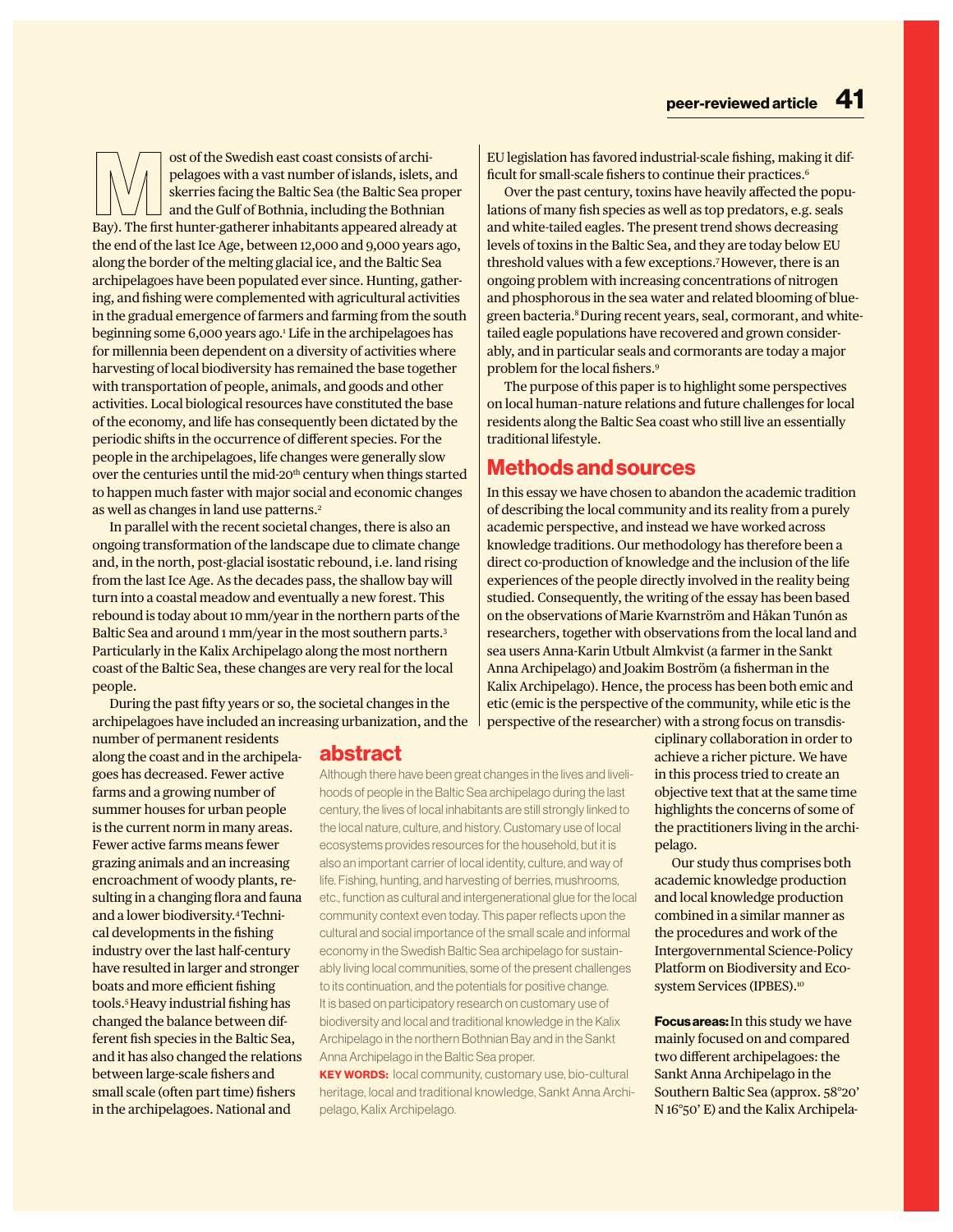

A map showing the locations of local community informants in the process of the Nordic project Biodiversity and Ecosystem Services in Nordic Coastal Ecosystems – An IPBES-like assessment (2015–2018). 1 = The Sankt Anna Archipelago. 2 = The Kalix Archipelago.

go in the northern part of Bothnian Bay (approx. 65°44' N 23°6' E). Data were also collected from informants in other parts of the Baltic Sea (see map above).

The main data collection for this paper took place within two different research contexts — NAPTEK (Swedish National Programme on Local and Traditional Knowledge related to Conservation and Sustainable Use of Biological Diversity, a governmental initiative within the Swedish implementation of the UN Convention on Biological Diversity, 2006—2012) and the Nordic project Biodiversity and Ecosystem Services in Nordic Coastal Ecosystems - an IPBES-like assessment (2015-2018).<sup>11</sup> The latter was mainly financed by the Nordic Council of Ministers and the Swedish Environmental Protection Agency. Within these two contexts, multiple interviews and participatory workshops have been performed, and there has been close communication between the participants in both projects.<sup>12</sup> Furthermore, in the Kalix Archipelago some 40 local community members are involved in a long-term local ecomapping initiative by the community-based organization Kustringen regarding land use and fishing.13

## **The study areas**

**Sankt Anna Archipelago is situated east of the town of** 

**Söderköping:** The name is taken from the patron saint of sailors — Saint Anne — due to the difficulties in navigating this shallow archipelago. The parish was formed in 1521, and the first settlements are probably from a time when they were mainly used for seasonal fishing. The number of inhabitants increased until l the late 19th century when the land was redistributed, farms became scattered, and some families moved to other islands. Today, the number of permanent residents is around 65 people. The area is forested and fertile in the inner archipelago and has countless bare islets and skerries in the outer parts. The waters are shallow and rich due to the large amount of light reaching the sea floor. Most of the archipelago is still owned and used by permanent residents. The area is today set to become a Baltic Sea Protected Area named Helcom Marine Protected Area Missjö–Sankt Anna, which has been developed in cooperation between the county administrative board and the land owners. The farms in the archipelago are adapted to the available resources, and there is arable land in the inner parts and areas for grazing, hunting, fishing, and previously egg harvesting in the outer parts of the archipelago. The land rights are connected both to land and water, and for the farms in the outer part fishing has been the most important activity. This gave food for the people and the surplus could be sold. Previously all farms had fields and animals, mainly sheep and cattle, but when the fishing became more important or when other incomes were made available, many people quit farming. However, there are still plenty of grazing animals in the archipelago, but there are fewer farmers, with larger numbers of animals. Fewer farms are now situated in the archipelago, but animals are transported temporarily from the mainland for shorter periods. This, and the increasing numbers of tourists who disturb the animals, constitute a threat to the farmers who reside in the archipelago.

**Kalix Archipelago:** The archipelago outside the mouth of the Kalix river is low-lying land that has only relatively recently risen from the water. In the mid-16<sup>th</sup> century, Kalix municipality consisted of 27 villages and around 140 farms. Hunting, fishing, harvesting, and trade made the living fairly comfortable, and shipping, forestry, animal husbandry, and fishing were the most important sources for income. The villages along the Kalix River each had their own stretch of the river for fishing whitefish (*Coregonus lavaretus*) and salmon (*Salmo salar*), and in the archipelago the villages shared fishing rights in a similar way. The coastal villages caught whitefish, salmon, vendace (*Coregonus albula*), and herring (*Clupea harengus*). Seal hunting on the winter ice continued until the early 1970s. Many products, like salted fish, tar, and seal blubber, where exported to the more southerly parts of the country. In the 17<sup>th</sup> and 18<sup>th</sup> centuries, mining started in the area, and from the mid-19<sup>th</sup> century forestry and sawmills became more important. During the past century, the number of farms has decreased while the remaining ones have grown. There has been a similar development when it comes to fishing. Even if many people fish for their own household, the number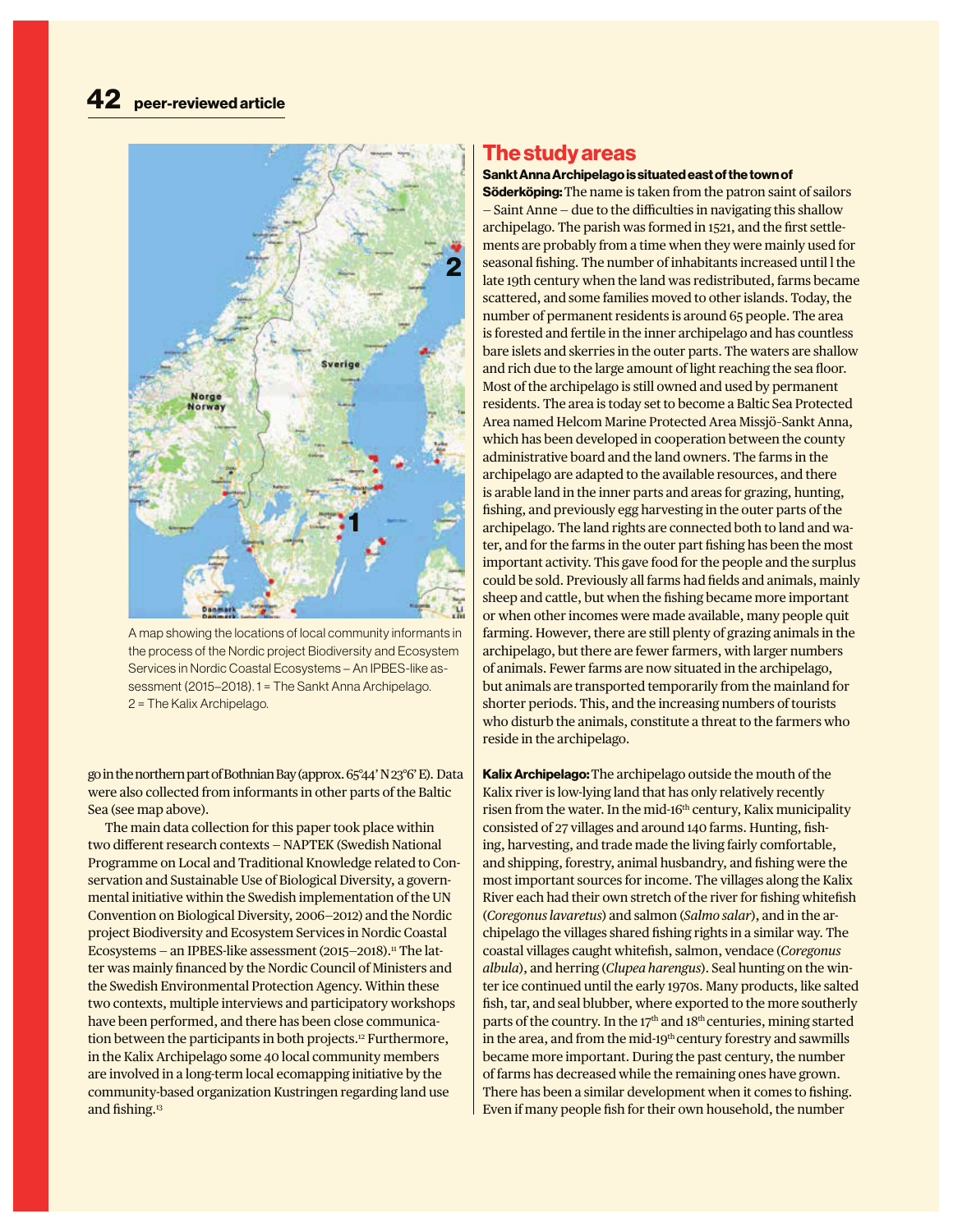

Small-scale fishing is important in the Kalix Archipelago. Baltic herring has been highly valued for many centuries. The "caviar of Kalix" — Kalix löjrom (vendace roe) — is a product of Protected Designation of Origin in the EU and a product of great importance to the area.

of commercial fishers has gone down. Fewer people are getting their incomes from fishing, and municipal activities, e.g. healthcare and education, are now the most important source of income. Still, the use of the landscape for the household and for recreation remains of vital importance, i.e. fishing, hunting, and harvesting of berries and mushrooms. Many inhabitants are selfsufficient when it comes to meat, fish, berries, and mushrooms, and this knowledge is transferred to new generations. Furthermore, from 2010 the "caviar of Kalix" — Kalix löjrom (vendace roe) – has been a product of Protected Designation of Origin<sup>14</sup> in the EU and a product of great importance to the area.

# **The local perspective on life in the archipelagos**

Although there have been major changes in the lives and livelihoods of local people in the Baltic Sea archipelagos during the last century, the lives of most local inhabitants are still very strongly linked to the local nature, culture, and history, and

many different resources are still commonly harvested.15 Furthermore, the harvest of biological resources is often still regarded as an important part of the local cultural identity. For instance, household fishing is not only a way to get food on the table  $-$  it is also a way of life and a socially important way for people from different generations to

interact and a way to pass on local knowledge to future generations.16 It is perceived as an inalienable way of life.17 Even if the people in the local coastal communities could physically survive without the fish, the social and cultural loss would be very high for many people. The surplus of the catch can be given away to relatives, friends, and neighbors, and this strengthens the social

bonds in the community. Extensive household fishing could be a valuable source of income for all ages if the regulations were more forgiving, but changes in regulations have gradually deprived the land and water owners of economic resources. The use of local biological resources and the transfer of related local knowledge from generation to generation are important social aspects of living in the archipelago. The local area is not just a geographical site for one's livelihood, and here one often talks in terms of a deep sense of place or belonging to the land. The biological, cultural, and societal aspects thus make the place special and unique to the local people.<sup>18</sup>

When living for several generations in a certain area, the local community develops a vast body of knowledge regarding the local geography, biodiversity, local climate variations, and different types of customary use of biological resources. The transfer of such local and traditional knowledge from generation to generation is still an important social aspect of living in the archipelago, both as a cultural heritage and for the expertise needed

for everyday life when dependent on local biological resources.19

Biocultural heritage is a concept that has evolved over the last decades and is used to describe the interactions between local culture and biodiversity as well as the results of these interactions. Traditional land use shapes the landscape and the composition of

species in the area, creating a bio-cultural landscape. For instance, grazing on islands creates an open landscape with grass and a rich diversity of herbs, insects, and birds rather than dense bushes of only a few species. When grazing, animals are moved between the islands, hence they are also important for seed dispersal.20 Previously, local people have made different efforts in

**"TRADITIONAL LAND USE SHAPES THE LANDSCAPE AND THE COMPOSITION OF SPECIES IN THE AREA, CREATING A BIO-CULTURAL LANDSCAPE."**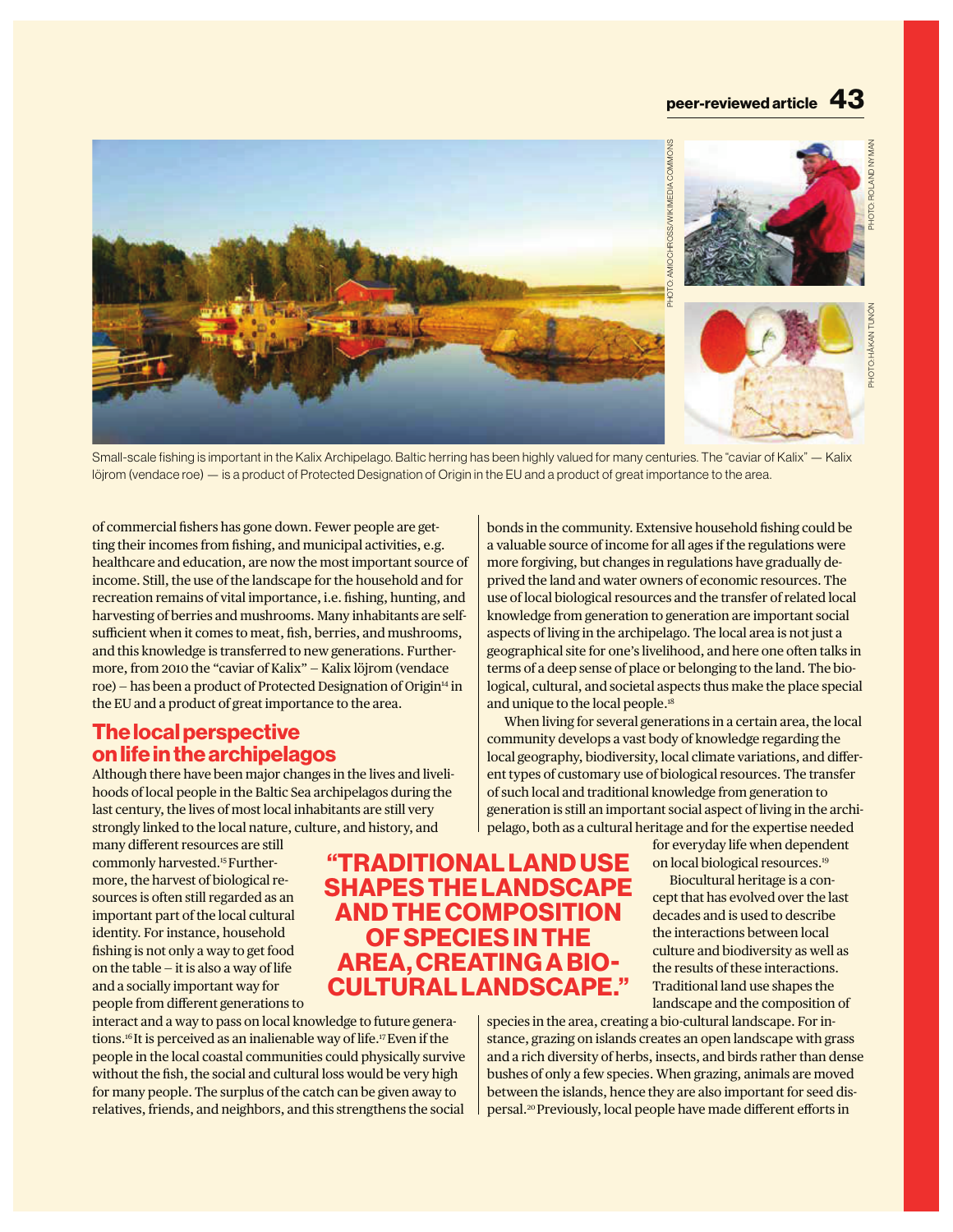

Kayaks make it easy to visit bays and lagoons with shallow waters. Sheep and cattle still graze on some of the islands of the archipelago.



order to favor the desired species and increase the possibility for future harvesting. One example is nesting boxes for seabirds like goldeneye (*Bucephala clangula*) and goosander (*Mergus* sp*.*) that used to be put up for egg harvesting, an effort that also benefited the breeding success of these species. The landscape in the archipelago of today is filled with traces of the historical use of the landscape, such as clearance cairns, stone walls, old house foundations, remnants of jetties, etc.<sup>21</sup> These traces are remnants of activities with a vital function for life in the archipelago, and the landscape should be seen as a cultural landscape that has been shaped and maintained by traditional land use.<sup>22</sup>

## **Present challenges**

The rapid changes during the last half century have created multiple strains on the traditional way of life. There are several conflicting interests in the Baltic Sea archipelago area involving different constellations of actors, creating what appears to be a wide variety of conflict areas viz-à-viz the local community and the connected way of life.<sup>23</sup> Below we discuss some of the important challenges to the continuation of traditional lifestyles in the archipelago.

**Tourism vs. local communities:** Tourism is often highlighted as a way to contribute to the conservation of natural and cultural values as well as a way to bring increased income to the local community. However, in the archipelago the benefits from tourism seldom reach the local communities, while traditional culture and resource use are suffering from some of tourism's negative effects.<sup>24</sup> Tourism in the archipelago mainly focuses on boating, swimming, hiking, and sport fishing. These uses are often considered to be fairly non-problematic, but they come with a host of problems. The archipelago has recently been made more readily accessible, for instance with kayaks that make it easy to visit bays and lagoons with shallow waters, i.e. the biodiversityrich nurseries for many species. The use of GPS on larger boats makes it easier for such vessels to navigate in shallow waters. Visitors, sometimes with loose dogs, on the islands during the summer often disturb grazing animals and wildlife such as nesting birds. Jet-skis move loudly about at high speed, disturbing both animals and people. Commercial sport fishing tours might affect the local catch, and cases of disturbances in spawning areas have been discussed. Furthermore, sport fishing tackle sometimes becomes entangled in nets used for smallscale household or commercial fishing.<sup>25</sup> More local involvement in ecosystem management might benefit local biodiversity. One example in the Sankt Anna Archipelago is the desire of many residents to protect perch and pike from fishing in the spring, which the authorities have not approved so far. Each spring large sport fishing competitions are held in the archipelago with boats fishing in most places. The local residents see this as a disturbance of spawning fish and breeding birds, which they would like to curb. Land owners cannot even protect their own waters and adjoining land areas, and they find little space for dialogue with the authorities.

In Sweden and in the EU there are strong lobby groups favoring industrial fishing and sport fishing over household fishing, and recent changes in legislations and other regulations have made household fishing more difficult (see further below).<sup>26</sup>

#### **Grazing of animals from the mainland farms vs. from resident**

**farms:** Many islands in the Sankt Anna Archipelago are still grazed, which helps maintain their biodiversity when the grazing is undertaken with knowledge of the local ecosystems and traditional land use.27 The farmers move the animals from island to island during the grazing period, transporting them by boat. Previously, the grazing was by resident farmers' animals, but in the last few years an increasing number of animal farms on the mainland have brought their animals to Sankt Anna Archipelago islands for grazing during a limited period in the summer because they have discovered the opportunity to seek both environmental compensation and transportation support for grazing on the islands. They thus get the benefits from grazing in the archipelago but without the extra costs and work of living yearround on an island. In 2017 the funds for transportation support were used up early, and some island farmers had to manage without. This development might mean the end of some of the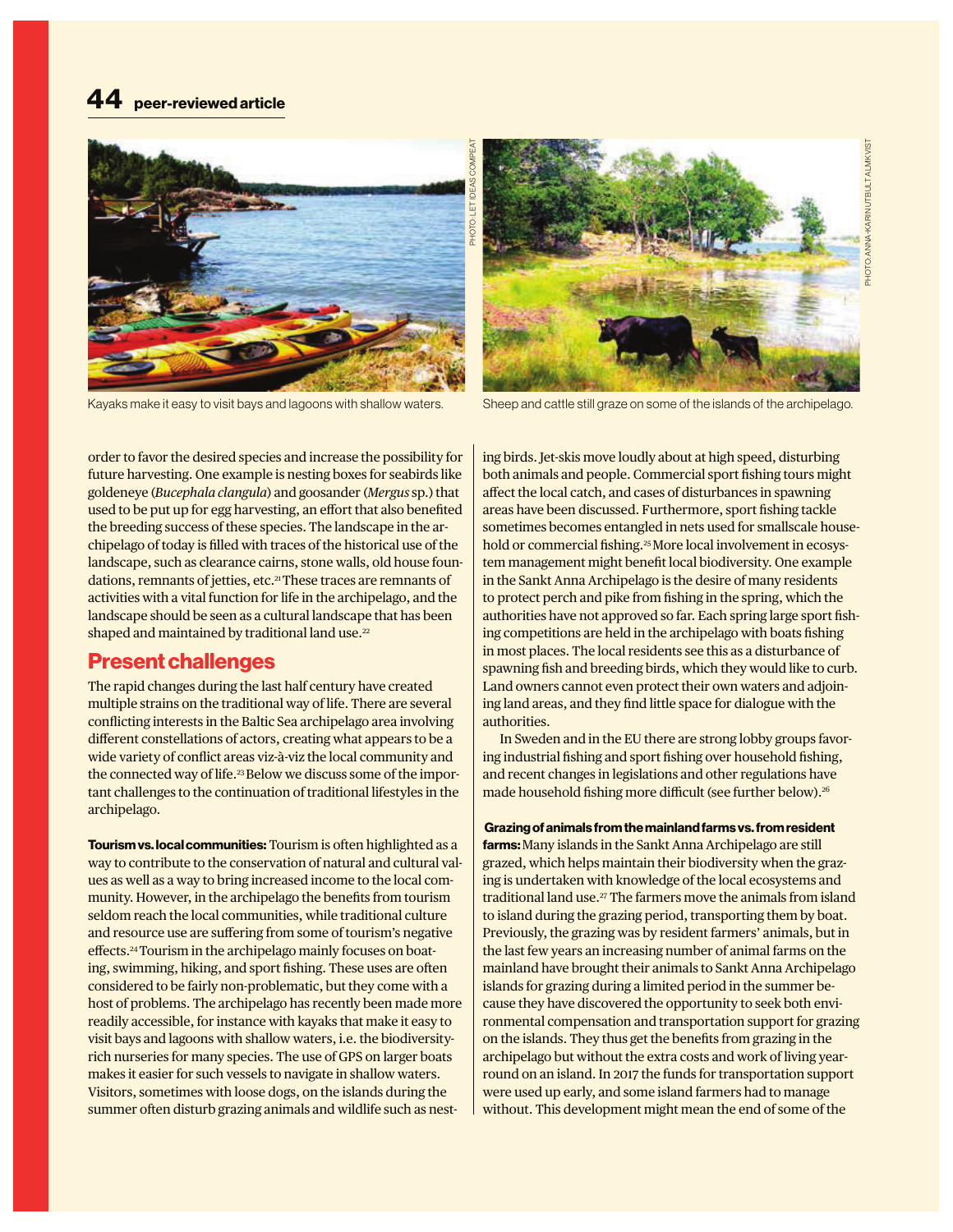year-round animal husbandry in the archipelago, which is important for maintenance of island biodiversity since it includes the opportunity to observe the ecosystems and meadows on the islands year-round and allows the flexibility to choose early or late grazing or to let some areas rest as needed.

**Industrial fishing vs. local fishing:** Coastal fishing in the Baltic Sea, including the Bothnian Bay, has undergone great changes from the 1950s to today. In the Bothnian archipelago there were no specialized commercial fishers before the Second World War — this is a very recent development. Fishing was earlier always one of several legs that underpinned the livelihoods and economies of coastal families.28 One often had a small farm that was complemented with small-scale forestry, hunting, fishing, day labor, and seasonal employment. These small-scale, coastal fishers were the ones who introduced trawling for vendace in the Bothnian Bay, which is of fundamental importance in the area today. However, nowadays the vendace fishing has largely been taken over by a few commercial fishers. Similar developments have taken place in the Sankt

Anna Archipelago, where fishing used to be more important than farming. The farms consisted of strips of land in an east-west direction in order to create opportunities for all for different kinds of seasonal fishing in shallow as well as deeper water. Eel fishing was the backbone of the fishing during the last century according to older fishermen. However, since 2007 only a few registered fishers have been allowed to fish for eel due to the threatened conservation status of the species. Generally the fish stocks have gone down and there are annual variations as well as differences be-

tween different parts of the archipelago and local knowledge. Local knowledge is of utmost importance because such fluctuations are followed closely by the local people, especially in the inner parts of the archipelagoes, in order to safeguard fish populations for the future. There is no industrial fishing in the more shallow inner parts, and the specialized commercial fisher is a fairly recent result of modern society's drive for large-scale operations and economic profitability. Recent developments in fishing along the coasts of the Baltic Sea favor industrial-scale fishing further from the coast and with fewer and larger ships. It is therefore increasingly difficult for the small-scale coastal fishers to compete with the industrial fishing. The present legislation and the system with fishing quotas makes it almost impossible to establish a fishing enterprise or to maintain the heritage and traditions around fishing.<sup>29</sup> Previous generations of part-time fishers have had the possibility to sell surplus in order to develop their enterprise step by step, but today there are strict regulations with licenses for commercial fishers in order to be allowed to sell fish, with strict requirements on economic profitability and a boat with sufficient tonnage. Hence, there is little recruitment of new younger fishers. At present, an EU law prohibits fishers without a license from selling any surplus fish

from subsistence fishing in the sea.<sup>30</sup> A fishing legislation from 1993 made fishing with fishing rods in coastal waters free for everyone, even in private waters<sup>31</sup>, and at present there is a new suggested legislation under review that might result in the removal of the rights of household fishers to use nets and similar fishing gear. The purpose of this would be to safeguard the fish populations for industrial fishing and sport fishing and to increase the fiscal control of catches made32 even though household fishing in all of Sweden only constitutes a few percent of the total fish landed in Sweden.

**Protection of species vs. local fishing:** When the number of residents in the archipelago goes down, the number of people that perceive the area as "pristine" goes up. The biocultural heritage of historical land use is considered to be a "natural landscape" and the continuous land use, like farming and household fishing, which has shaped the landscape, is misunderstood as a potential threat to the "natural values" of the area. This can be compared to the ideas behind the formation of Sweden's first national parks, e.g. Ängsö in 1909, where the local farmer and his graz-

> ing animals, which had shaped and maintained the rich biodiversity, were considered a threat to the pristine leaf meadows that needed to be protected.33 Meanwhile, the populations of different fish-eating species, especially the gray seals (*Halichoerus grypus*), ringed seals (*Pusa hispida*), and great cormorants (*Phalacrocorax carbo*), have increased rapidly over the last couple of decades and are now strongly competing with local small-scale fishing.34 Because these species are on the list of threatened species at the EU level, they are subject to protec-

tive EU regulations resulting in conflicts between the protection of these species and human interests in the areas where they are more numerous. For instance, the seals in the Baltic Sea are today estimated to eat two to three times as many coastal fish as are caught in the fishery<sup>35</sup>, and in the Gulf of Bothnia small-scale fishing in the archipelago has become extremely difficult in some areas, with seals appearing on the nets within minutes of the catch.36 The seals might even threaten the future production of Kalix löjrom (the vendace roe). It has also been highlighted that the present seal population might be on the verge of starvation due to its large size. Local people have observed a change in the seal's menu from previously mainly fatty fish, like Salmonides, to leaner fish like perch (*Perca fluviatilis*) with much lower amounts of energy per fish. This is considered a sign of starvation. Protective seal hunting in the vicinity of fishing equipment is legal but very difficult and often risky, and since 2010 there has been a ban on seal products on the EU market.<sup>37</sup> The ban can be seen as a disincentive to hunt because the byproducts from the hunt have lost most of their potential use, and the people from the local communities generally consider it disrespectful to the hunted animal to let the products go to waste. There is an exception in

# **"THE BENEFITS FROM TOURISM SELDOM REACH THE LOCAL COMMUNITIES, WHILE TRADITIONAL CULTURE AND RESOURCE USE ARE SUFFERING FROM SOME OF TOURISM'S NEGATIVE EFFECTS."**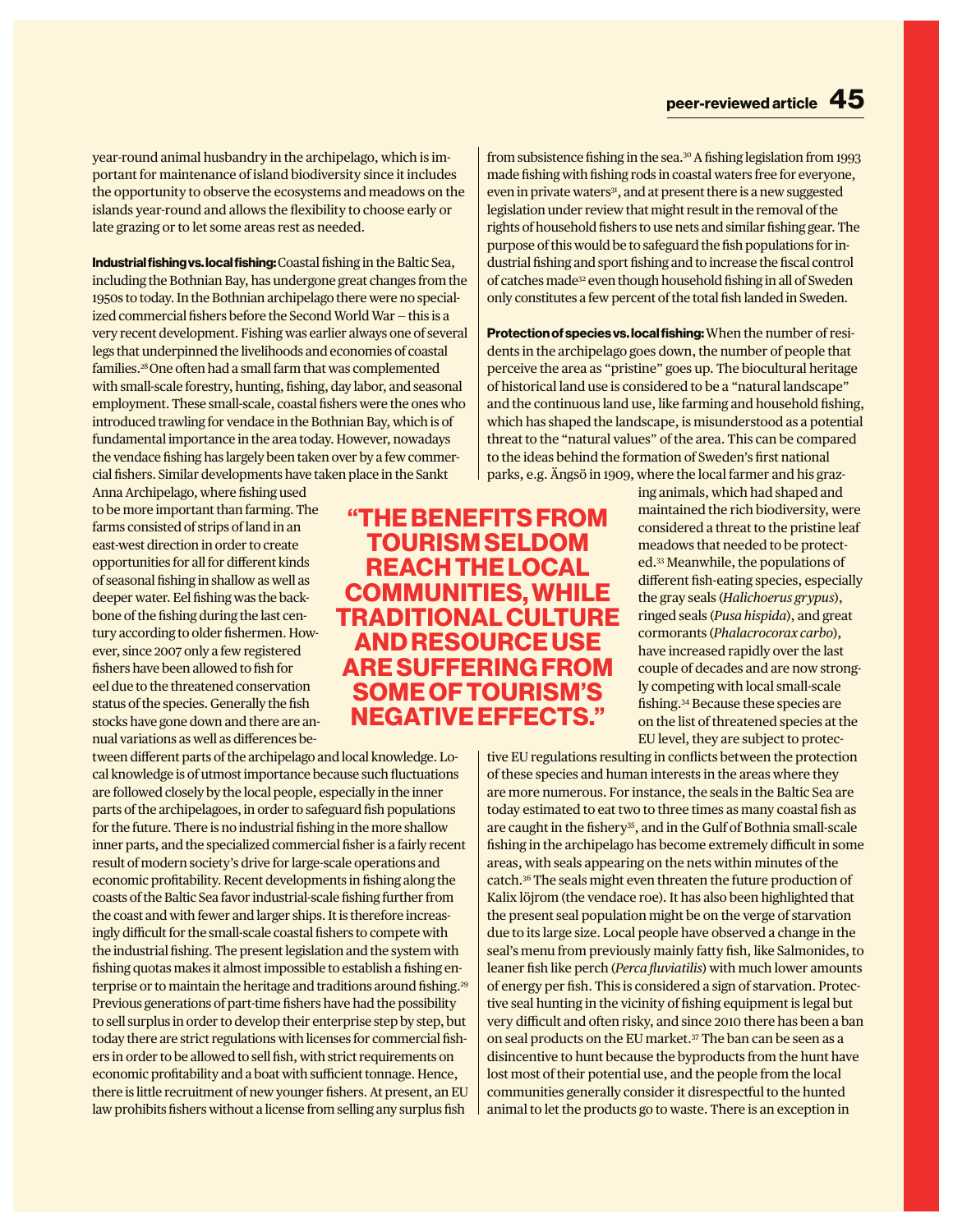the regulation for seal products "which result from hunts traditionally conducted by Inuit and other indigenous communities and which contribute to their subsistence" if the hunts "are part of the cultural heritage of the community and where the seal products are at least partly used, consumed or processed within the communities". Seal hunting and the use of the catch used to be an important part of the diverse culture in local communities along the Swedish Baltic Sea coast prior to the population decline in the 1960s and 1970s. Knowledge on how to use different parts of the seal for food and other purposes is still present among some parts of the local community, but this will probably gradually disappear unless the EU ban is lifted.

**Authorities vs. local communities:** An often highlighted complaint from the local communities in Sweden is that the authorities do not really listen to the knowledge and perspectives of the local residents and communities and that there is no space for dialogue with the authorities.38 In some cases the knowledge of the local communities is ignored or is even ridiculed, which creates a feeling of mutual disrespect and suspicion if a dialogue were to take place. This might give rise to decisions and regulations that have strong implications on factors that are seemingly unrelated to the initial focus of the regulation. For example, in order to protect the wild sea trout (*Salmo trutta*) populations in the re-

gion, a general ban was issued in 2006 regarding fishing in waters less than 3 m deep in the Bothnian Bay and Kvarken between April 1<sup>st</sup> and June 10<sup>th</sup> and between October 1st and December 31st. However, the local villages in Kalix have documented their catches during the seasons and shown that their bycatches of sea trout mostly are in outer parts of the archipelago and not in the shallow waters in the inner archipelago, meaning that fishing in the inner archipelago

should pose no threat to the trout population. The ban has had a significant negative impact on the local culture and quality of life of the local communities, and fishing is now prohibited in large areas of the traditional fishing waters for a large part of the season. The traditional artisanal fishing practices for whitefish, perch, and pike (*Esox lucius*) during spring and autumn are now almost non-existent because the prohibition periods coincide with the main traditional fishing season. As mentioned above, there is also today a political suggestion for a general ban on household fishing with nets in favor of sport fishing and industrial fishing.39 The local people expect that the effect of such a ban will be devastating to their way of life in the archipelago.<sup>40</sup>

There is a problem with rapid changes in the ecosystems, and there is a risk that regulations regarding protection and management might be quickly outdated. For instance, the conflict between fishing and seals has been highlighted from the local communities for a long time, and both household and commercial fishers have wanted to establish a dialogue with the regional authorities regarding this. The fishers think that the processes

that lead to decisions about governance are too slow and not concrete enough, and local experiences of the seal problems are that they have worsened dramatically in just the past couple of years.

**Pollution and climate change – large-scale impacts from nonlocal sources:** For many decades, the Baltic Sea has been affected by nutrient discharges and hazardous substances. In the past century, poisoning from heavy metals, PCB, DDT, dioxins, and other chemicals along with more efficient fishing, heavily affected the populations of many fish species as well as top predators. In the late 20<sup>th</sup> century, toxin levels in some of the fish from the Baltic Sea were so high that they were banned on the EU market. The present trend shows decreasing levels of toxins in the Baltic Sea, and they are today below EU threshold values with a few exceptions.41 However, there is an ongoing problem with increasing concentrations of nitrogen and phosphorous in the sea water and related blooming of blue-green bacteria.<sup>42</sup> Although improvements have been made in recent years, a lot of work remains before the marine ecosystems can be considered close to a natural state. Climate change is already affecting the waters of the Baltic Sea, and projected future changes include acidification, rising sea level, decreasing ice cover, and different precipitation patterns.43 Climate change is expected to have a major

impact on marine ecosystems and fish populations in the Baltic Sea and the Bothnian Bay, with inter alia a decrease in cold water-favored fish species such as burbot (*Lota lota)*, grayling (*Thymallus thymallus*), salmon, trout, vendace, whitefish, and herring.<sup>44</sup> One concern is also a potential 3- to 6-fold increase in methylmercury in the Bothnian Sea due to biogeochemical changes from climate change.45 On land in the archipelagoes, the summer drought of 2018

showed how difficult a predicted hotter and drier climate might be for local farmers and other local residents. While the causes of climate change are caused on and need to be mitigated on a global scale, the impacts are felt at the local level. The urgency to curb the use of fossil fuels and arrest climate change is monumental, and much will depend on what decisions are made over the next few years.

**Monetary and non-monetary ecosystem services:** Companies and authorities often perceive short-term monetary values as one of the most important indicators in planning and governance of resources and the landscape. To some extent this is also true in local communities, but most often other non-monetary values are included in the calculation. With a good proportion of resources harvested from the sea and land, the household income might be sufficient and sustainable at a much lower level than if it were to have to rely solely on monetary sources. Shortterm profits often jeopardize the long-term sustainability of the use of a resource, but local communities that are dependent on

**"CLIMATE CHANGE IS EXPECTED TO HAVE A MAJOR IMPACT ON MARINE ECOSYSTEMS AND FISH POPULATIONS IN THE BALTIC SEA."**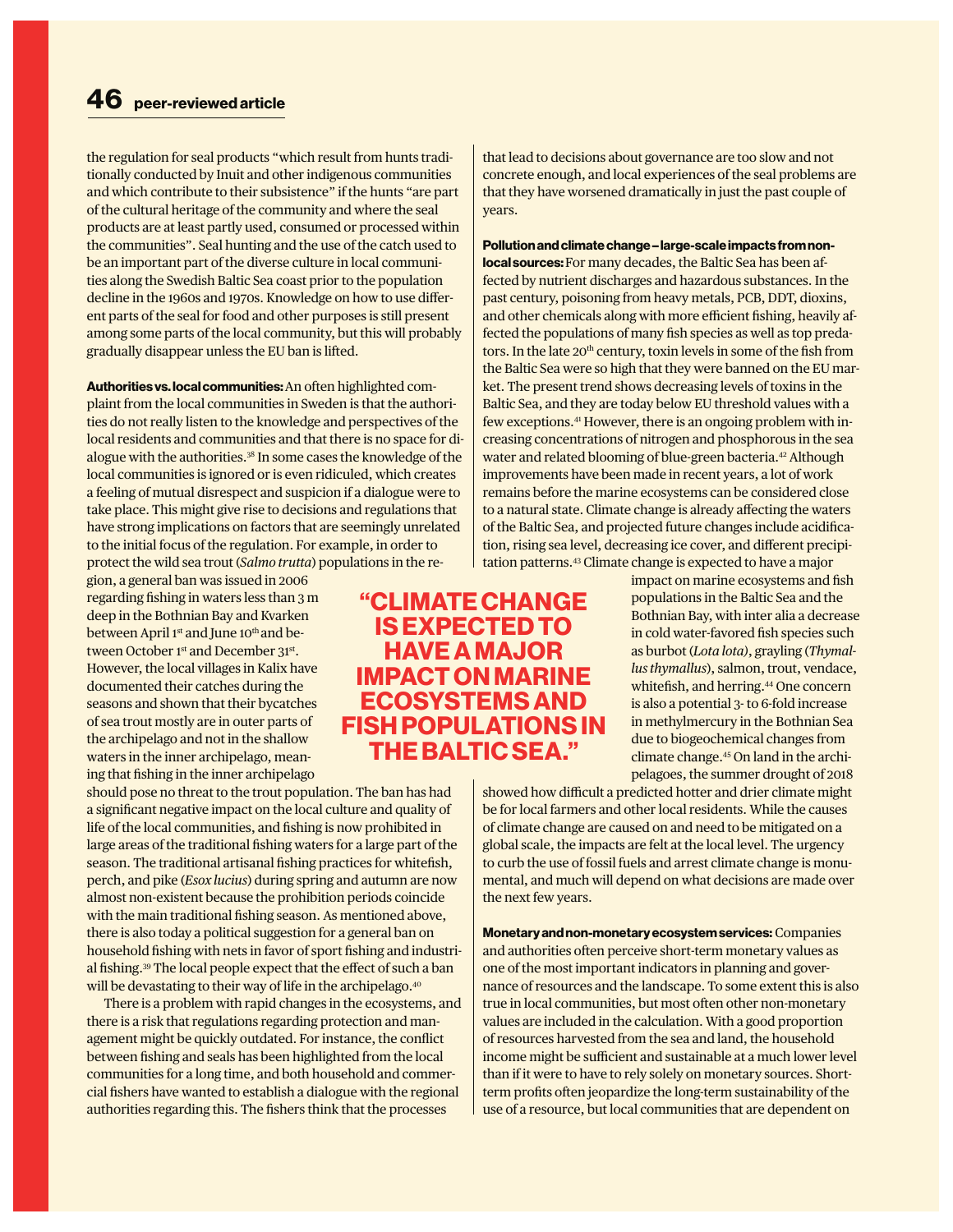

local resources have an incentive not to overuse such resources, and this is often stressed by local residents. Often in these contexts the issue of the tragedy of the commons is brought up, but in both archipelagos studied here there is a fair bit of collective governance of the resources.

To the people in the archipelago, the sea and all the islands of the archipelago have provided livelihoods for centuries through a variety of resources. In every farm or village there are still traces of the close connection to local resources. All year long the archipelago is accessible by boats, skis, or snowmobiles, and people go there for recreation as well as for the resources that can be found there. Fishing areas have been inherited for generations, and the emotional loss through, for instance, the 3 m fishing ban that now makes fishing illegal in many places is tremendous. Either the people continue their cultural heritage and engage in illegal fishing or they simply abandon their traditions. The local people explain that there is a freedom and a sense of belonging in eating your own fish, game, or products harvested from the land. The very reason why the local people live in the archipelago has in our interviews been stated to be the closeness to the sea and its resources.46 The way of life and the local culture is centered around the archipelago and the intergenerational learning on how to use and respect the resources of the area.

## **Needs for change and possibilities for the future**

Because the local community members of the archipelagoes often have a close and intimate relationship with nature and spend most of the year in the area, the people have the possibility to follow changes in nature when it comes to fluctuations in populations, habitats, and climate. The local users of biological resources often notice anomalies very quickly. If these are to be detected through research studies or inventories made by the regional authorities, there is a time lag between the change and the relevant inventory or similar activity that can observe the change. Furthermore, a change can then only be detected if a baseline inventory has previously been carried out. For instance, test fishing in order to determine the size and compositions of local fish populations is sometimes performed only once a year or with several years' interval and only at a certain location, and inventories of seabirds are often done at irregular intervals and only seldom at a yearly interval. Internationally, the concept of

PHOTO: JOAKIM BOSTRÖM

community-based monitoring has been used to describe monitoring projects that are planned and performed by the local communities. The permanent residents living in the archipelago spend most of the year in the area observing changes and often have long-term experiences of what might be perceived as some kind of baseline. They are often more likely to observe a change at an early stage than the regular inventories, and together they cover a far larger area of the coast.

Community-based monitoring systems can be used to get more detailed monitoring data from many different locations and might lead to closer communication between authorities and local communities. An interesting example is the PISUNA project. Since 1999 the Greenland government has been piloting a monitoring project of the existing natural resources along the west coast of Qaasuitsup municipality. The municipality has a total area of 660,000 km2 and a low population density, and thus conventional biodiversity monitoring would demand huge resources in time, personnel, and money. Consequently, the local people have become directly involved, not only in data collection, but also in analysis and in making suggestions for resource management. Studies have shown that the statements from the hunters and fishers are well in accordance with the predictions of scientists based on conventional inventories.47 However, there is still a way to go before PISUNA is systematically used to inform management decisions.48 A parallel and increasingly appreciated concept among scientists is that of citizen science, where ordinary people contribute with data collection for the scientists who then do the analyses and make the interpretations. One difference between community-based monitoring and citizen science is that the initiative and design of the work in communitybased monitoring comes from the local people rather than from the involved scientists.49

According to the local community members, there is an urgent need for a dialogue with the authorities and a need of the authorities to take the experiences of the local people more seriously. From our previous work we have argued that there is a lack of arenas for dialogue between local users of biological resources and the authorities in order to safeguard a sustainable use and conservation of biodiversity.<sup>50</sup> We would also argue that there is a need for a transdisciplinary sharing of knowledge and experiences in order to make well-founded decisions. The IPBES was formed in 2012 to create a better basis for decisions, and it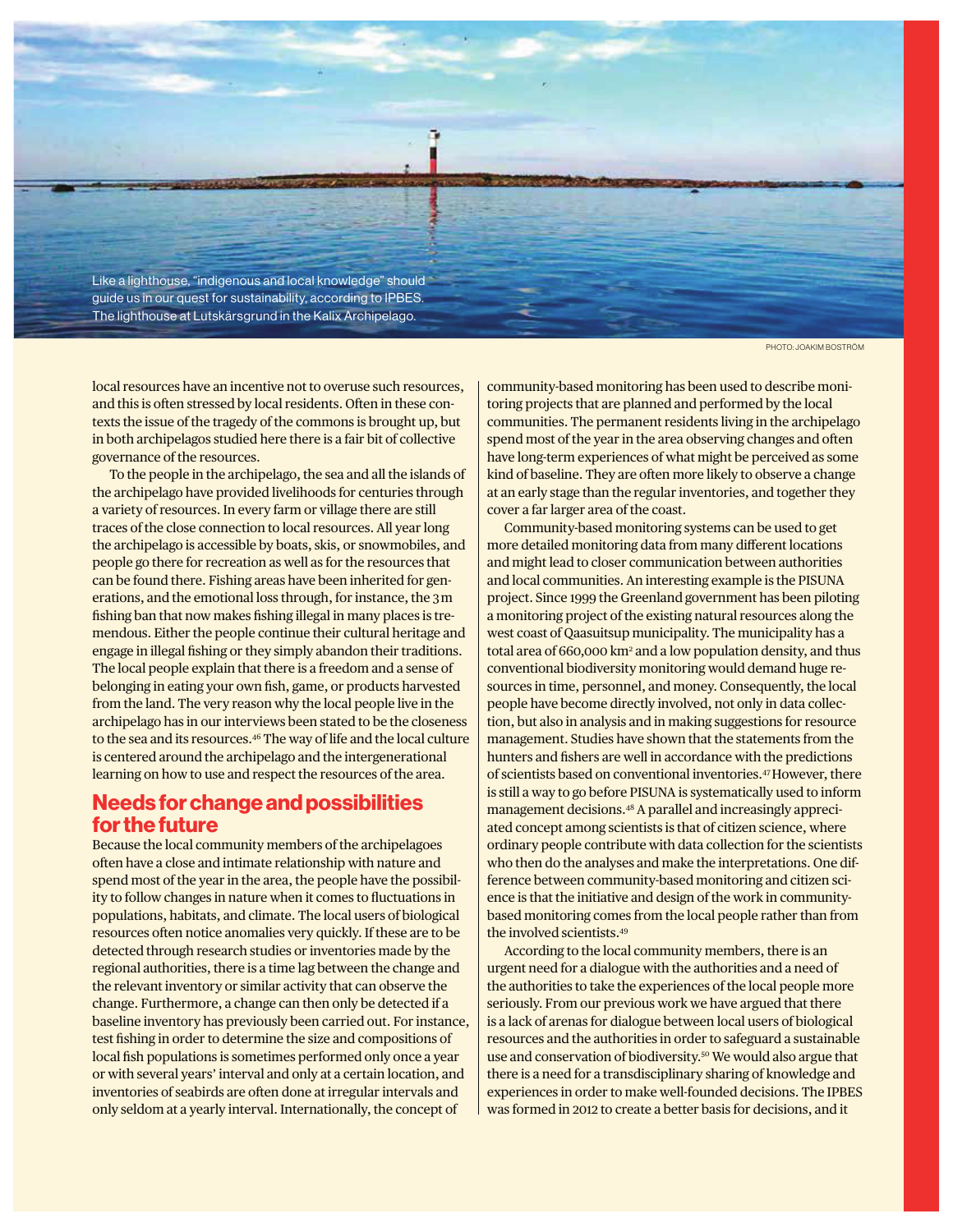represents the idea of co-production of knowledge through the meeting of different knowledge systems.51 Even if the intentions are good, the methods for the local communities to have their voices heard in the international and national academic and political arena remains to be solved. The IPBES also emphasizes the need to acknowledge the interaction between biodiversity, ecosystems, and human society as well as human wellbeing. The UN Convention on Biological Diversity argues for the importance of "full and effective participation of indigenous and local communities" at all levels of decision making regarding conservation and sustainable use of biodiversity and states that local and traditional knowledge as well as customary use should be encouraged and respected. But what does "full and effective participation" mean and how do we interpret "respected" in the administrative work of conservation and the sustainable use of biodiversity?

# **Concluding reflections**

It is possible to estimate the economic values of local biological resources and to valuate the more tangible ecosystem services, but the social, cultural, and spiritual ecosystem services are often inadequately dealt with in planning and decision making. How can we put a price on the love of our homeland? What is the price of the joy you feel when bringing your own food to the table? How much is it worth to be able to transfer the local knowledge and tales of your parents to your children or grandchildren? It is important to emphasize the value of the cultural dimensions of the use of natural resources in an area and to take them into account in the governance of landscapes and their resources. There is often a multitude of values in a particular use of a biological resource according to the local community, and the "resource" is seldom seen as just a commodity. The economic values are reasonably easy to calculate, but how do we deal with the social, cultural, aesthetic, and spiritual ecosystem services connected with the use? What kind of natural resource use gives us the optimum societal value? How do we achieve the sustainable society that so many are speaking about, and what space in that society should be given to local, small-scale users of ecosystems? As is so often the case, this seem to be a matter of a clash between two different world views. **×** 

Håkan Tunón is a senior research officer at the Swedish Biodiversity Centre (Swedish University of Agricultural Sciences) with a focus on traditional knowledge and customary use of biological diversity.

> Marie Kvarnström is a senior programme officer at the Swedish Biodiversity Centre with a focus on traditional knowledge and customary use of biological diversity.

> > Joakim Boström is an icebreaker deck officer and fisherman in Kalix Archipelago.

Anna-Karin Utbult Almkvist is a farmer in Sankt Anna archipelago and convenor of archipelago farmers in the National Association for the Swedish Archipelago.

#### **references**

- 1 Mats Morell and Janken Myrdal, *The Agrarian History of Sweden From 4000 BC to AD 2000* (Lund: Nordic Academic Press, 2011); Urban Emanuelsson, *The rural landscapes of Europe: how man has shaped European nature*  (Stockholm: Formas, 2009), 12—17, 25—33, 237—238.
- 2 Urban Emanuelsson, *The rural landscapes of Europe*, 215—216, 238—241; Carl-Gustaf Thornström & Håkan Tunón, "Kusten som boplats," [Living on the coast] 406—412 in *Människan och faunan: etnobiologi i Sverige 3*, [Man and fauna: ethnobiology in Sweden 3], ed. Håkan Tunón, Mattias Iwarsson & Stephen Manktelow (Stockholm: Wahlström & Widstrand, 2007).
- 3 https://www.lantmateriet.se/sv/Kartor-och-geografisk-information/GPSoch-geodetisk-matning/Referenssystem/Landhojning/
- 4 E.g. Jens-Johan Hannus and Mikael von Numers, "Temporal changes in the island flora at different scales in the archipelago of SW Finland," *Applied Vegetation Science* 13 (2010): 531—545. DOI: 10.1111/j.1654-109X.2010.01092.x
- 5 Peder Nilsson and Anders Tivell, *Ecomapping i Kustringen. Kunskap är makt — lokal kunskap och lokalt inflytande* [Ecomapping in Kustringen. Knowledge is power — local knowledge and local influence] (Uppsala: Centrum för biologisk mångfald; 2011).
- 6 Marie Kvarnström and Joakim Boström, "Kalix Archipelago: biodiversity, ecosystems, local knowledge and customary use," in *Biodiversity and ecosystem services in Nordic coastal ecosystems: an IPBES-like assessment*, ed. Håkan Tunón, vol. 2 (Copenhagen: TemaNord 2018:532), 31—63.
- 7 *Havet 2015/2016. Om miljötillståndet i svenska havsområden*, [The Sea 2015/2016. About the environmental status in the Swedish marine areas] eds. Marie Svärd et al., (Göteborg: Havsmiljöinstitutet, 2016).
- 8 Andrea Belgrano, ed., *Nordic IPBES-like Assessment of Biodiversity and Ecosystem Services in Coastal Ecosystems. Vol. 1. The General Overview*  (Copenhagen: TemaNord 2018:536), 52, 86—89, 113—123; *HELCOM, State of the Baltic Sea report — Second HELCOM holistic assessment 2011—2016*, (Helsinki: Baltic Sea Proceedings 2018:155); Svärd et al., Havet 2015/2016.
- 9 Sven Gunnar Lunneryd and Sara Königson, *Hur löser vi konflikten mellan säl och kustfiske?* [How do we solve the conflict between seal and coastal fishing?] (Drottningholm • Lysekil • Öregrund: Swedish University of Agricultural Sciences, Aqua reports 2017:9).
- 10 Maria Schultz et al., *Framing a Nordic IPBES-like study. Introductory study including scoping for a Nordic assessment of biodiversity and ecosystem services, based on IPBES methods and procedures* (Copenhagen: TemaNord 2018), 525.
- 11 Belgrano, *Nordic IPBES-like Assessment; Swedish Environmental Protection Agency, Biodiversity and Ecosystem Services in Nordic Coastal Ecosystems an IPBES-like assessment. Summary for Policy Makers*, (Stockholm: Swedish Environmental Protection Agency, 2018); Håkan Tunón, ed., *Nordic IPBESlike Assessment of Biodiversity and Ecosystem Services in Coastal Ecosystems*. Vol. 2. Geographical Case Studies (Copenhagen: TemaNord 2018:532).
- 12 In the planning and conducting of the Nordic IPBES-like assessment, three participatory workshops were carried out with 28 participants (Nordic participation; 19 women and 9 men: 17 participants from the Swedish coasts (8 women and 9 men), and 23 participants from the Kalix Archipelago (3 women and 20 men), respectively. Two questionnaires were sent out to organizations and individuals, and there were 31 responses to the first questionnaire and responses to the second questionnaire. In-depth interviews were carried out with eight residents (4 women and 4 men), of which four were predominantly farmers (Sankt Anna and Väddö archipelago), two were fishers (Sankt Anna and Väddö archipelago), and two were reindeer herders (Kalix Archipelago). This is further described in: Håkan Tunón, Marie Kvarnström and Pernilla Malmer, *Indigenous and local knowledge in a scoping study for a Nordic IPBES Assessment* (Uppsala: Centrum för biologisk mångfald, 2015); Marie Kvarnström and Håkan Tunón, *Folklig kunskap i kust och skärgård.*